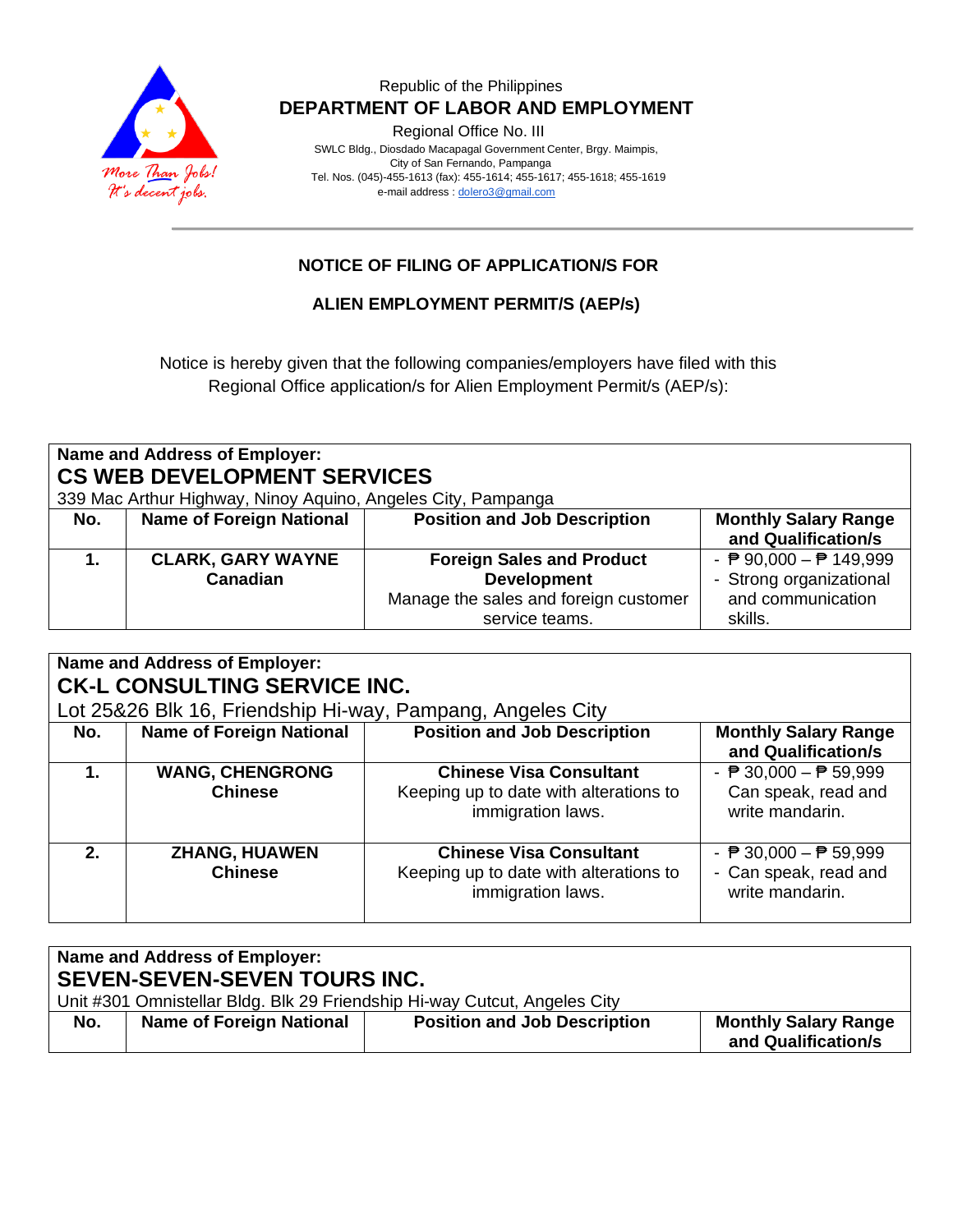

# Republic of the Philippines  **DEPARTMENT OF LABOR AND EMPLOYMENT**

Regional Office No. III

 SWLC Bldg., Diosdado Macapagal Government Center, Brgy. Maimpis, City of San Fernando, Pampanga Tel. Nos. (045)-455-1613 (fax): 455-1614; 455-1617; 455-1618; 455-1619 e-mail address [: dolero3@gmail.com](mailto:dolero3@gmail.com)

| <b>ZHANG, YONGQI</b><br><b>Chinese</b> | <b>Chinese Operations Manager</b><br>Ensures all operations are carried on in<br>an appropriate and cost-effective way. | - $\overline{P}$ 60,000 - $\overline{P}$ 89,999<br>- Can speak, read and<br>write mandarin. |
|----------------------------------------|-------------------------------------------------------------------------------------------------------------------------|---------------------------------------------------------------------------------------------|
| LIANG, LIYAN<br><b>Chinese</b>         | <b>Chinese Tour Operator</b><br>Reserve hotels accommodation and<br>ticketing.                                          | - $\overline{P}$ 30,000 - $\overline{P}$ 59,999<br>- Can speak, read and<br>write mandarin. |

| <b>Name and Address of Employer:</b><br>THE TELE EMPIRE INC. |                                           |                                                                                                                         |                                                                         |  |
|--------------------------------------------------------------|-------------------------------------------|-------------------------------------------------------------------------------------------------------------------------|-------------------------------------------------------------------------|--|
|                                                              |                                           | Lot 32 and 33 Building, Waterfront Road, Central Business District, Subic Bay Freeport Zone                             |                                                                         |  |
| No.                                                          | <b>Name of Foreign National</b>           | <b>Position and Job Description</b>                                                                                     | <b>Monthly Salary Range</b><br>and Qualification/s                      |  |
| 1.                                                           | <b>ENG, SREY NAN</b><br><b>Cambodian</b>  | <b>Customer Service Representative</b><br>Interacts with customers to provide<br>information through calls and address. | - $\overline{P}$ 30,000 - $\overline{P}$ 59,999<br>- Computer literate. |  |
| 2.                                                           | ZHAO, XIANGYANG<br><b>Chinese</b>         | <b>Customer Service Representative</b><br>Interacts with customers to provide<br>information through calls and address. | - $\overline{P}$ 30,000 - $\overline{P}$ 59,999<br>- Computer literate. |  |
| 3.                                                           | <b>CHEN, CHANGSHENG</b><br><b>Chinese</b> | <b>Customer Service Representative</b><br>Interacts with customers to provide<br>information through calls and address. | - $P$ 30,000 - $P$ 59,999<br>- Computer literate.                       |  |
| 4.                                                           | LIAO, SHA<br><b>Chinese</b>               | <b>Customer Service Representative</b><br>Interacts with customers to provide<br>information through calls and address. | - $\overline{P}$ 30,000 - $\overline{P}$ 59,999<br>- Computer literate. |  |
| 5.                                                           | YAW, YAR KYU<br><b>Myanmar</b>            | <b>Customer Service Representative</b><br>Interacts with customers to provide<br>information through calls and address. | - $\sqrt{P}$ 30,000 - $\sqrt{P}$ 59,999<br>- Computer literate.         |  |
| 6.                                                           | YANG, LING<br><b>Chinese</b>              | <b>Customer Service Representative</b><br>Interacts with customers to provide<br>information through calls and address. | - $\overline{P}$ 30,000 - $\overline{P}$ 59,999<br>- Computer literate. |  |